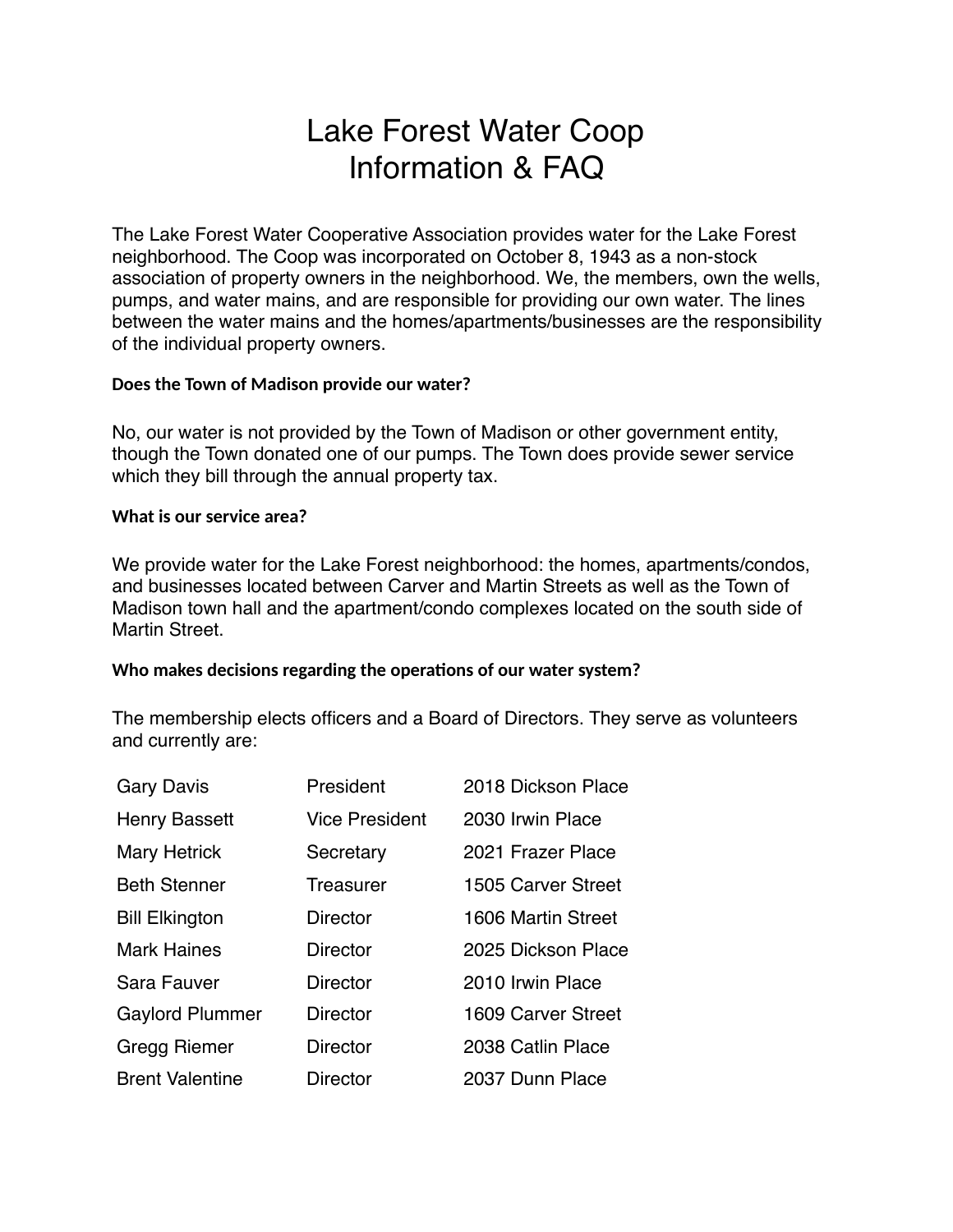### **Where does our water come from?**

Our water comes from our two wells near the west end of Carver and Martin Streets. Well number 1 is 147 feet deep and well number 2 is 253 feet deep.

#### **Is our water chlorinated or fluoridated?**

No, our water is not treated with chlorine, fluoride, or any other substance or additive.

#### **Is our water safe?**

Yes. The Wisconsin Department of Natural Resources (DNR) regulates us as a "Public Water System – Other than Municipal (OTM)". We're required to have a certified operator, Ron Slane, and to test our water under the same standards as a municipal system. Water is tested both at the well heads and at a few distribution points (faucets). We file an annual Consumer Confidence Report (CCR) summarizing our water quality. This is available on the Town of Madison's Public Works website: [https://](https://townofmadison.wordpress.com/public-works/) [townofmadison.wordpress.com/public-works/.](https://townofmadison.wordpress.com/public-works/) The detailed results of the tests and other info are on the DNR's website: [https://dnr.wi.gov/dwsviewer/DS/Search.](https://dnr.wi.gov/dwsviewer/DS/Search) Our PWS (Public Water System) number is 11302324.

If you're concerned about contaminants entering the system between the Coop's lines and your faucets, you can pay to have your water tested by the Wisconsin State Laboratory of Hygiene [\(http://www.slh.wisc.edu/environmental/water/wi-water-well-info/](http://www.slh.wisc.edu/environmental/water/wi-water-well-info/)) or other lab [\(https://dnr.wi.gov/regulations/labcert/lablists.html\)](https://dnr.wi.gov/regulations/labcert/lablists.html).

### **Do we have lead pipes?**

Our water is distributed through iron and copper pipes. However a few houses built in the 1920s may have a lead pipe leading in from the Coop's mains.

### **Why don't we have water when the power goes out?**

We don't have a water tower, so when the power goes out, the pumps don't operate and there is no water pressure until power is restored. However, we are considering remedying this problem by installing a backup generator.

### **Other than the DNR, are we regulated by any other government entities?**

As a cooperative, we fall under Chapter 185 of the Wisconsin statutory code: [https://](https://docs.legis.wisconsin.gov/statutes/statutes/185) [docs.legis.wisconsin.gov/statutes/statutes/185](https://docs.legis.wisconsin.gov/statutes/statutes/185) and are required to file an annual report with the Wisconsin Department of Financial Institutions.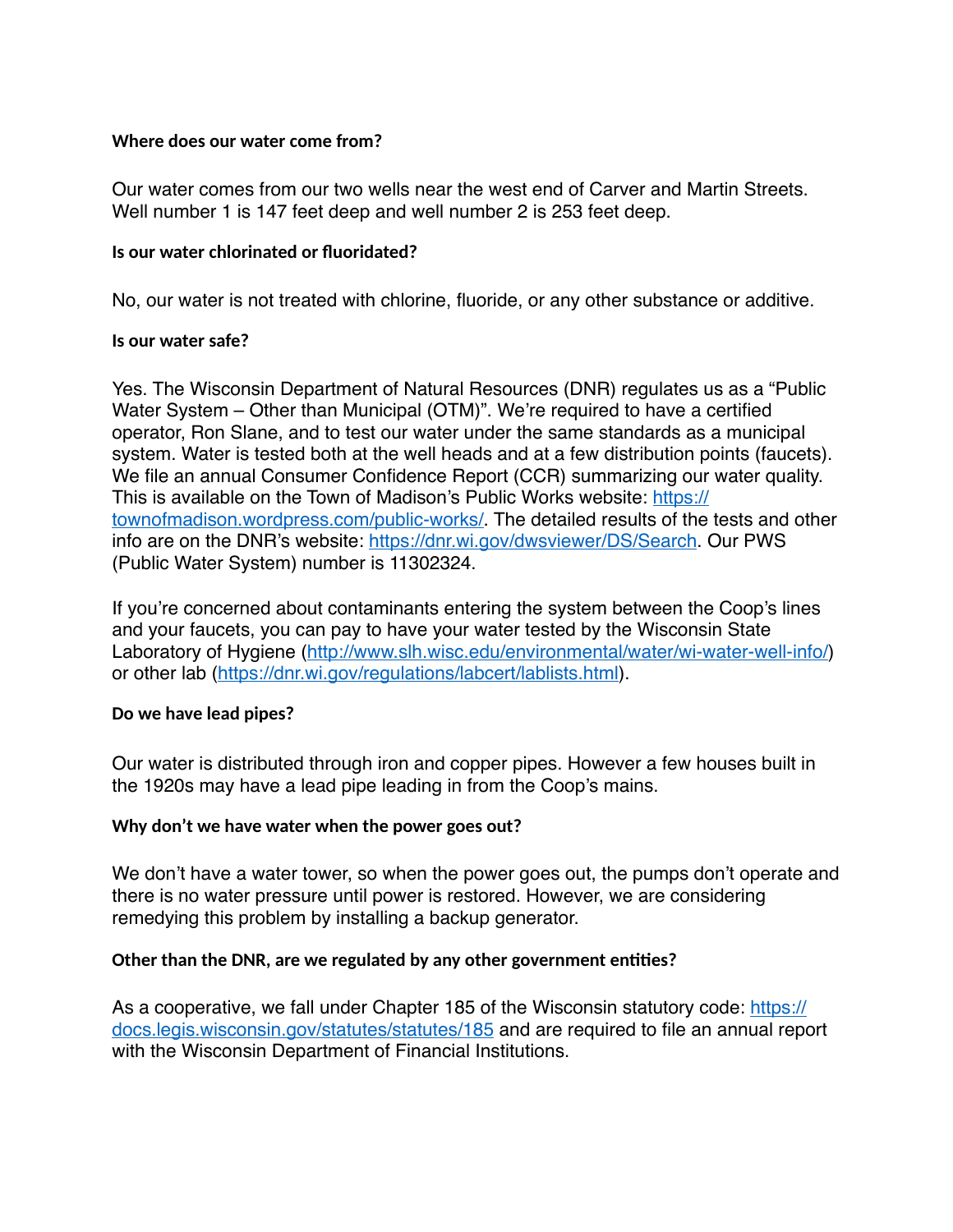## **What are our water rates?**

Unlike most municipal water utilities, we don't have water meters (except for the BP station), so we charge a flat rate per unit per year. Our current rates are as follows:

| <b>Type of Property</b>               | # of units | Rate/unit/year                         |
|---------------------------------------|------------|----------------------------------------|
| Houses/Duplexes                       | 119        | \$120                                  |
| Apartments/condos                     | 108        | \$75                                   |
| <b>Businesses</b>                     | 4          | \$120                                  |
| <b>BP Gas Station</b><br>and Car Wash |            | Metered and billed at the<br>City rate |
| Town of Madison Town Hall             | -1         | \$0                                    |

In contrast the average residence in the City of Madison pays \$318/year for water as of 2019.

## **What are our annual expenses?**

Our expenses fluctuate depending the costs of maintenance and repairs. Fortunately, we haven't had any significant water main breaks since 2011. In that year we had two breaks under Martin Street which cost about \$25,000 to repair. Electricity to power our pumps costs around \$4,000/year and water tests are around \$1500/year. With maintenance and other costs our expenses average \$8,000 to \$10,000 a year.

### **What does the future hold?**

As you know, the City of Madison will be annexing our neighborhood in October, 2022. Although the City has its own water utility there will be no requirement that our members connect to City water, and the Coop can continue to exist and supply our water. The City may begin to reconstruct the public infrastructure, probably not before 2025 at the earliest, but the Coop can remain independent.

After annexation each property owner will receive a monthly utility bill from the City. It will not include water, but will include sewer. Since our water use is not metered, the City will charge a flat sewer rate which in 2019 was \$28.54 a month per unit. Under the Town the sewer charge has been added to property tax bills.

Financially, the Coop can continue to supply water into the near future at a cost considerably lower than that of the City. Our wells and lines are in good shape. We may need to replace our pumps in a year or two at a cost of \$10,000-20,000. We have accumulated a financial reserve sufficient to cover that expense and as well as routine